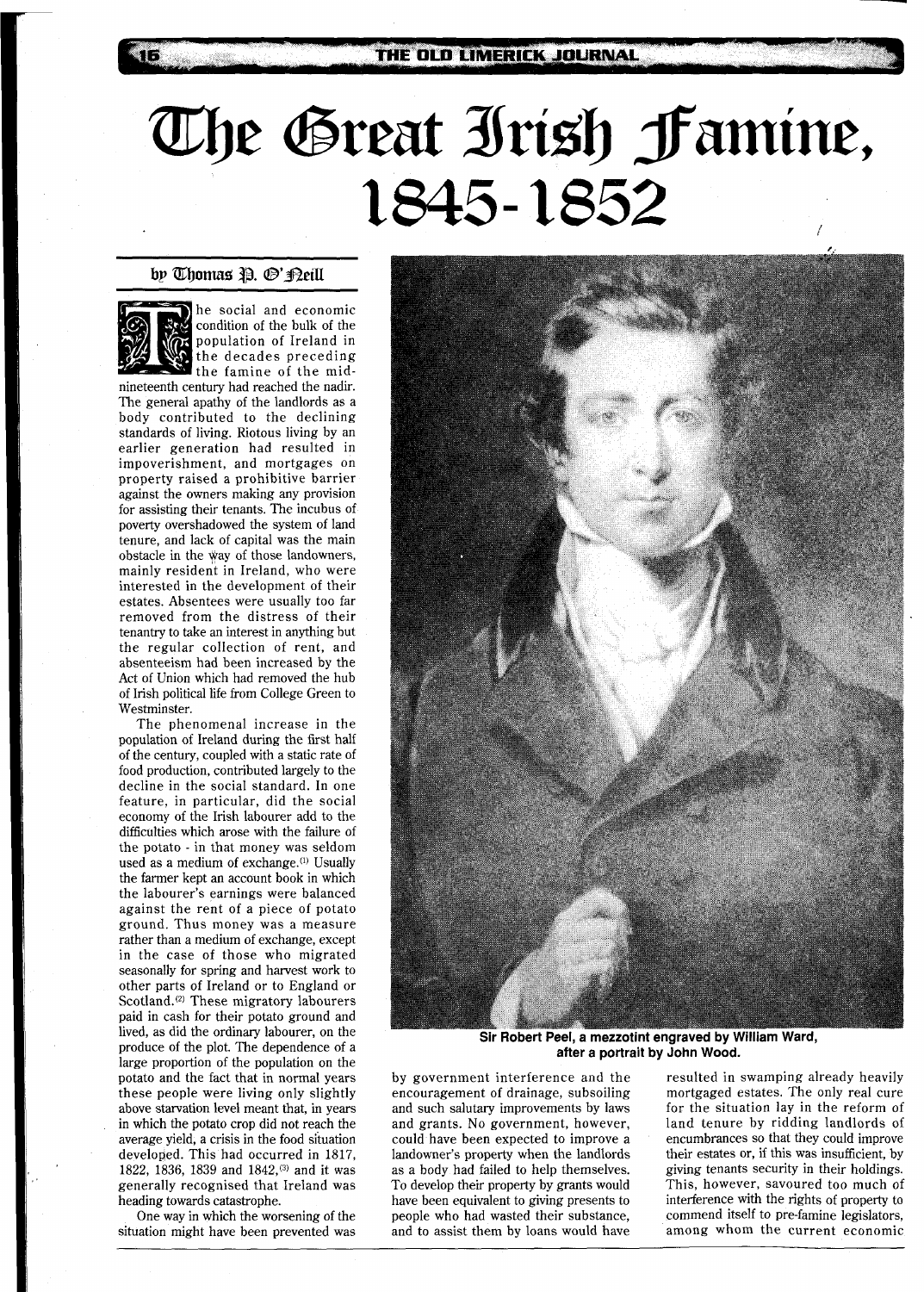## **FAMINE EDITION**



**~ldoctor visits a dying man at Scull. Engraving, Illustrated London News, 20 February, 1847.** 

doctrines of *laissez faire* were a potent excuse for inactivity.

The blight, which appeared on the potato crop in Ireland in September **1845,("** had been noticed in America and on the continent in previous years. When the Irish crop became affected, the food of a large proportion of the population was in jeopardy. Remedial measures for the economic situation of the country were now too late and the government's efforts had naturally to be directed to meet the immediate crisis with which it was faced. Scientific investigation during the late autumn failed to find any means of preventing the spread of the disease, and Robert Peel, the Prime Minister, set about the organisation of relief measures. The primary principle of his schemes was the purchase by the government of Indian corn, to be sold at a reduced rate in areas where prices showed a tendency to rise. In this way an effective means of price control was established. However, as the economic structure based on the barter system<sup>(5)</sup> collapsed with the potato failure, a system of money wages had to be introduced to give the labouring population the means of purchasing food.

To this end public employment schemes were initiated. The type of work undertaken usually was the building and improvement of roads, and the schemes were operated under two statutes. Under the first<sup>(6)</sup> the Board of Works controlled the relief works, one half of the cost being charged to the Consolidated Fund and the other half to the local landowners who were to repay, over a number of years, a loan given by the government to cover their share of the expenses. The total cost of the schemes under the second statute $\varphi$ was to be met by a government loan to be repaid in full by a local tax, but these works were controlled locally by the county surveyors and were carried out by contractors. Public employment was not given in the first season until March, 1846, and did not reach any great dimensions until June or July. In all about 150,000 was the greatest number employed at any one time during the season, which ended in August with the beginning of harvest operations. Concurrent with these schemes, local committees were formed to meet all cases of urgent need which were

not provided for by the government. These bodies collected subscriptions from local proprietors and received donations from the government in proportion to the subscriptions. **A** central board of health was also established, as an outbreak of fever was apprehended as a consequence of scarcity. The success which attended these measures was admitted by people of all shades of opinion at the time, $^{(6)}$  and, though a couple of deaths by stary ation occurred, famine was averted.

Meanwhile Peel, having passed the repeal of the corn laws, lost the support of his own party and was defeated on a coercion bill for Ireland; so on 29 June he resigned and the Whigs came into office with Lord John Russell as Premier. The latter was neither as energetic an administrator as his predecessor nor as capable a financier. He also lacked the intimate knowledge of Irish affairs which Peel had possessed from his term of office as Chief Secretary for Ireland; nor had he the practical ability to rise above the economic doctrines of the time. In politics he had been brought up in the circle of Whigs who, from the time of their adoption of the reform movement, had



Charles Trevalyan. Engraving from a portrait by E.U. Eddis.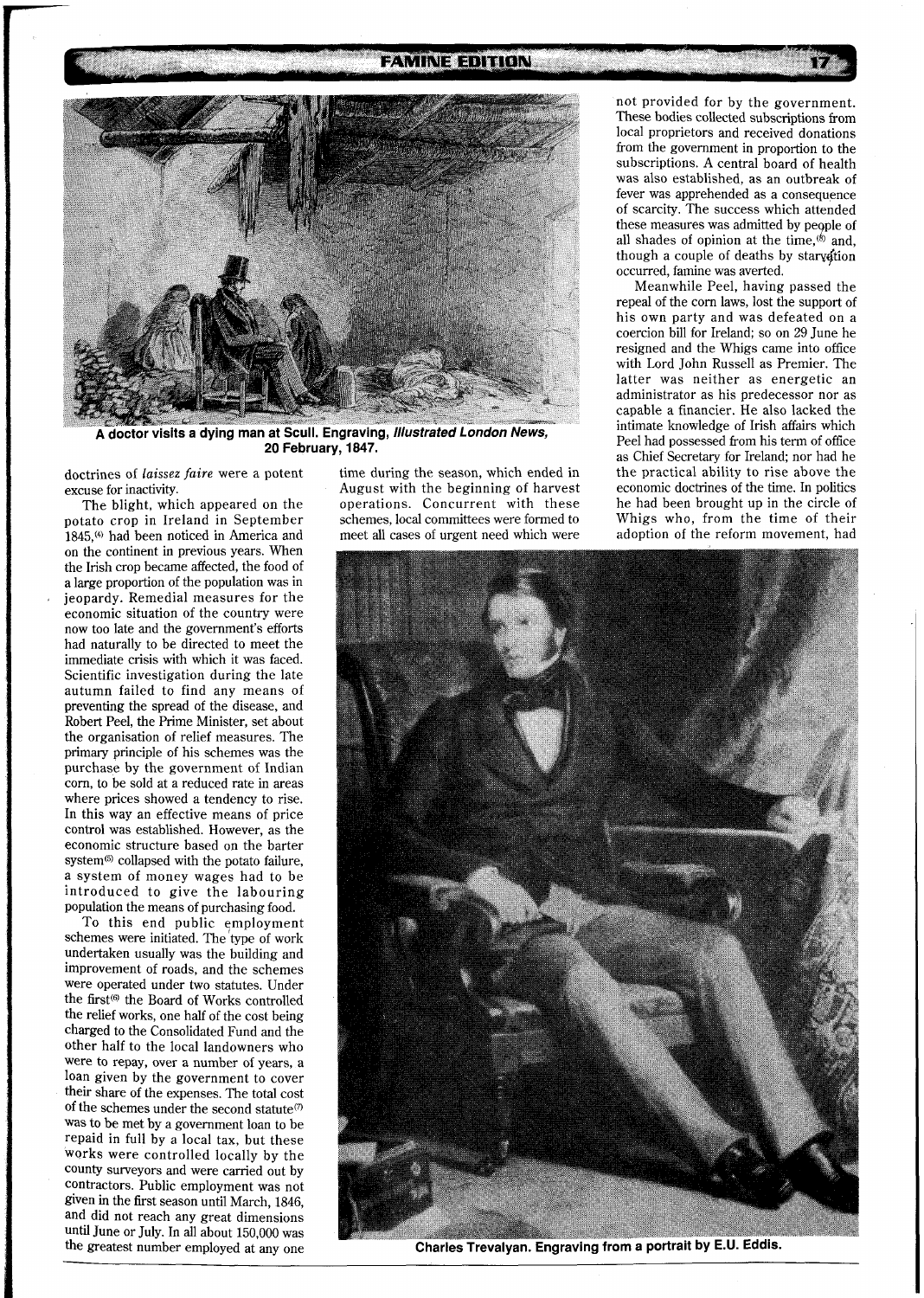THE OLD LIMERICK JOURNAL



Food supplies under military cordon. Engraving, Pictorial Times, 30 October, 1847.

accepted the theories laid down by early nineteenth century economists as inexorable laws. The almost complete failure of the potato crop in the harvest of 1846 presented this new premier with a problem of far greater magnitude than that which had been dealt with successfully by Peel.

Non-interference with the markets was the major point of difference between Russell's and Peel's measures. It was decided that the government should not import food, and though some depots for the sale of food were to be opened in the west of Ireland their object was not to keep down prices; they confined their operations to places where merchants did not usually trade. Stocks were purchased in the United Kingdom and were sold at these depots at the price prevailing in the neighbourhood. Public works were again started as the basis of relief measures, but they differed from those operated under Peel in that the total cost was to be repaid to the exchequer by local taxation and in that they were all controlled by the Board of Works.<sup>(9)</sup> Most of the Irish newspapers recommended the principles adopted by the Prime Minister.<sup>(10)</sup> The O'Connellite paper, the *Freeman's Journal,* thought that the scheme was well calculated to avert starvation.<sup>(11)</sup> It foresaw, however, the difficulty of any large-scale employment scheme finding enough public works of utility over a lengthy period and would have favoured the adoption of productive works on the development of waste lands. This was the only point of constructive criticism made against the government even by the *Nation* which, however, was strongly in favour of the prohibition of the export of food.<sup>(12)</sup> The extensive distress threw an immense number of labourers on the employment machinery. By November over 250,000 persons were engaged on the public schemes daily and the machinery broke down under the pressure. Pay clerks failed to issue wages to people dependent on the regular payment of their

earnings. Deaths by starvation were reported in increasing numbers. The price of food rose and was not followed by any commensurate rise in wages. By March, 1847, when the total number employed had reached 734,792, the executive realised that the scheme had failed and it was decided instead that the government should undertake the provision of daily rations for the destitute.

Under the 'Soup Kitchen Act'(13) a relief commission was established to organise this extensive system of food distribution. Local committees, which had hitherto assisted the sick and those incapable of work, were reconstituted to operate the scheme. Soup kitchens were established throughout the country and maintained out of the poor rates or by a government loan repayable by the ratepayers. Deaths by starvation, which had been so common during the winter of 1846-7, declined throughout the late spring and summer, and rations were distributed to over 3,000,000 persons daily in July, 1847. Meanwhile the poor law was amended to allow outdoor relief under the scheme from the autumn of 1847 onwards. Hitherto assistance under the poor law commissioners had been confined to inmates of the workhouses; henceforth a limited form of home assistance was allowed. Probably the most reprehensible provision of the amending Act was the infamous 'Gregory (or quarter-acre) clause', which disqualified for relief plotholders of one rood or more. Some, in the succeeding years, died of starvation rather than surrender their holdings, while landlords used the clause as a lever for clearing their estates.

The problem which had faced Peel in autumn, 1845, was not so great as that which confronted Russell a year later, when there was an almost total failure of the potato crop. The measures adopted by the former, however, were better calculated to meet the impending situation than were those of his successor. First of

all, by importing food and selling it at a low price in areas where prices began to rise, the government had a means of price control which defeated attempts at cornering the market. By localising the control of works, the total cost of which was to be defrayed locally, Peel avoided the breakdown of the central administration and the consequent delays which were to affect Russell's relief organisation even before the numbers employed by Peel were exceeded. The Whig government, in an effort to confine relief strictly to those in absolute need, imposed overstringent tests on applicants and left too little to the discretion of the local administrator. As a result people were often so weak from hunger before qualifying that they were unfit for employment. In his preparations for an outbreak of fever Peel evinced a foresight not shown by his successor, as the board of health formed in March, 1846, was allowed to lapse shortly after Russell's entry into office. In March, 1847, however, when fever was already rampant, Russell was forced to establish such a body to deal with the situation.

One of the main faults of Russell's approach to the Irish famine was the tendency to accept it as a normal period of distress consequent on a slump in the trade cycle. In India it was found that, in the emergency of a famine, no localisation of taxation was justifiable. In Ireland, during Peel's administration, the government shared the burden of the public works with the local proprietors. Under the Whig government, however, the works were made a completely local burden and this in a year of even greater suffering than the previous season. Having to bear the cost of government schemes, proprietors were unable to employ their own tenants in the improvement of their estates. The principle that each area should support its own poor was basic in the poor law, which was designed to meet ordinary poverty. When, in 1849, a rate-in-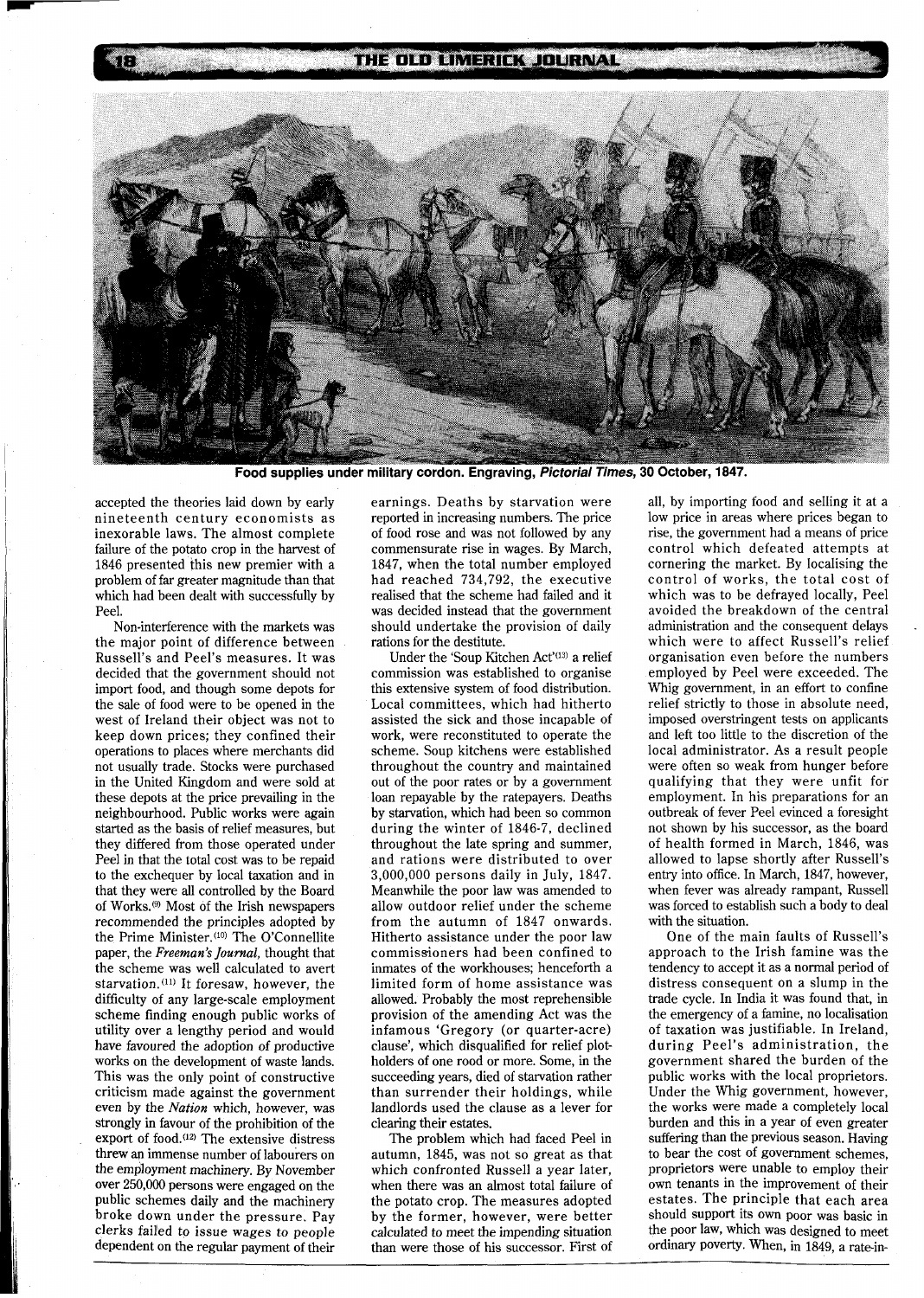aid was levied on all the unions in Ireland to assist the unions which were deepest in debt, the principle was discarded, but it showed also how imperfect was the union between Ireland and England. Had the union been real, the United Kingdom as a whole should have been taxed to meet the needs of the distressed districts. In all, the expenditure of the Treasury to meet the famine amounted to 28,111,941, most of which was to be repaid.<sup>(14)</sup> In 1848, 1850 and 1851, due to the impossibility of collecting the debts, large scale remissions had to be allowed. In his budget speech<sup>(15)</sup> in 1853, William Ewart Gladstone announced the government's intention to remit the debt on the whole country, and to impose instead duties on spirits and to extend the income tax to Ireland. This announcement was not received with much pleasure in Ireland. It was almost universally condemned in the newspapers,<sup>(16)</sup> and was received as a boon only in those areas which had the largest rate of repayment under the Annuities Act and had the least liabilities under the income tax scheme. It also had the effect of benefiting the purchasers of land under the Encumbered Estates Act, as they had purchased cheaply because of the debts which were now removed; whereas those owners who, through the famine debt, had been forced to sell at a reduced price benefited nothing by the final remission.<sup>(17)</sup>

Failure to prohibit the export of food from Ireland has been the basis of the severest criticism levelled against the government. John Mitchel goes so far as to say that during all the famine years the country was producing sufficient food to support not nine but eighteen million people.(18) In support of this contention he quotes the figures for exportation of corn during  $1845$ ,  $(19)$  but it is the figures for 1846 which are really important as the effect of prohibition of export must be gauged for the cereal year 1846-7, The wheat harvest of 1846 was described as an average one, though oats and barley were decidedly deficient.<sup>(20)</sup> The total produce of wheat cannot have been more than  $8,000,000$  cwt.,<sup>(21)</sup> and according to some calculations would have been even less.<sup>(22)</sup> This would have allowed for a ration of about 6 oz. of bread per day to the population if a comprehensive rationing scheme on modem lines were introduced. This, with no alternative food, would have been an inadequate ration. In practice the wheat would have been used by the middle and upper classes and the residue alone would have been available to those who had hitherto depended on the potato. The amount exported would have been divided among this portion of the population. Exports in 1846 amounted to only about half of the previous year's figures and, if distributed among the 3,000,000 people who were really destitute, the food would have allowed a ration of about  $2\frac{1}{2}$  oz. of wheaten flour, **23/4** OZ. of oatmeal and less than 3 oz. of meat daily. $(23)$  While this disposes of the view that there were adequate food



**FAMINE EDITION** 



Queen Victoria, 1840.

supplies in the country, it is nevertheless true that the prohibition of exportation should have been undertaken. It was impossible, however, so long as the government refused to import food. The only hope for meeting the deficiency in Ireland lay in the exportation of a dear commodity and the purchase of a cheap alternative with the credits, and having resolved to abstain from entering the market the government had to leave the ports open.

The employment schemes were criticised for not being turned to the improvement of waste lands. Criticism has gone so far as to suggest that all the famine works were useless. Actually they were not. In their early stages the improvement of communications was really necessary and useful. In the second year schemes became redundant and useless through their multiplicity, and it was increasingly difficult to find useful works of the type prescribed by the Act. Under the pressure of public opinion and at the behest of the Lord Lieutenant, the Earl of Bessborough, some drainage schemes were sanctioned but the limiting provisions were such as to make these works almost negligible. Having decided to make the cost of the works a local burden, the government should have seen to it that the capital was not wasted. ,The type of works could not have made much difference in averting starvation during 1846-7, but by assisting increased production it would have helped to improve matters during succeeding years. Thus the opportunity to improve the country was lost and the capital of the already impoverished landlords was still further diminished without any good